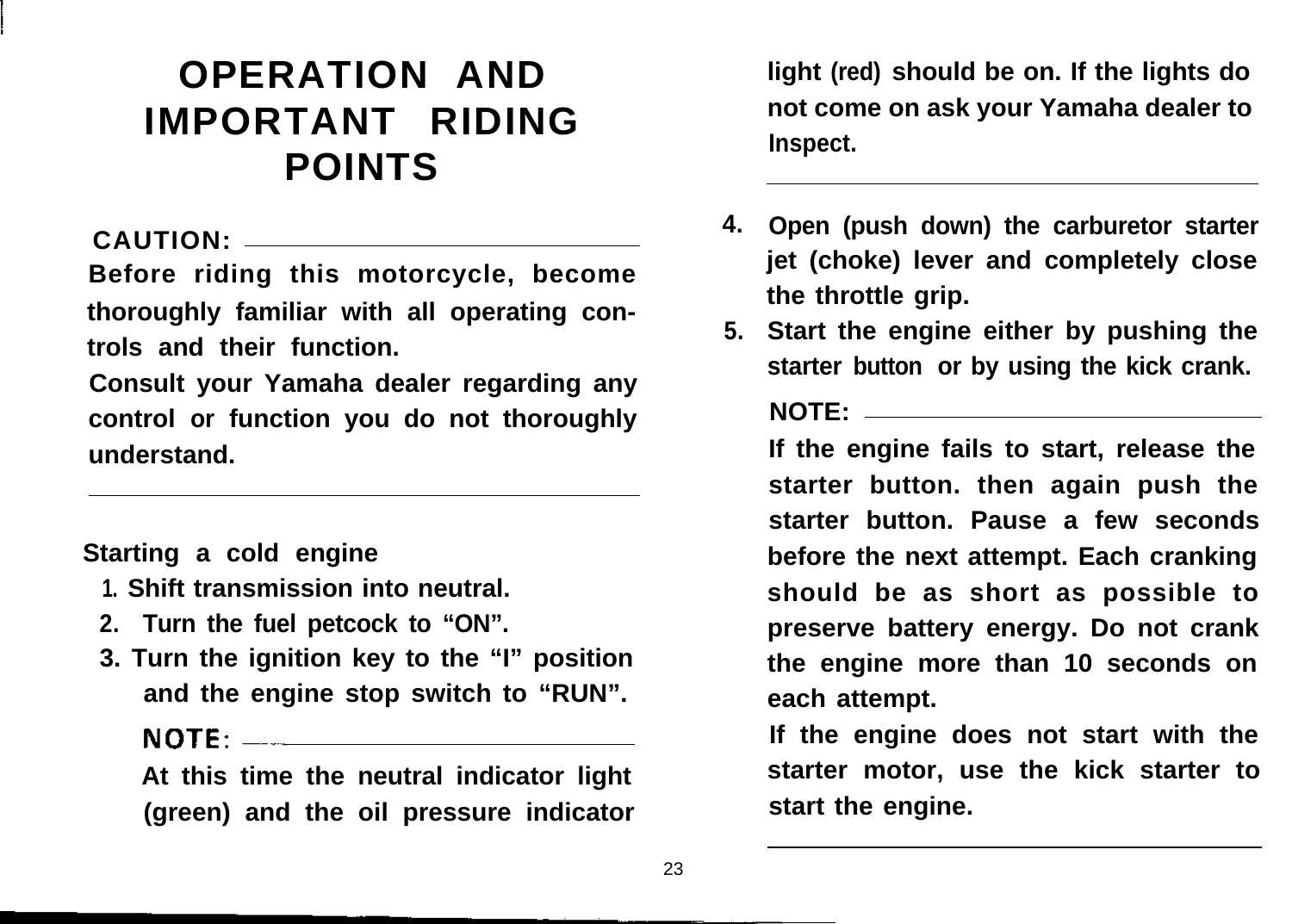**CAUTION:**

**The oil pressure indicator light should go off after the engine is started.**

**If the indicator light flickers or remains on, immediately stop the engine and check the engine oil level and oil leakage.**

**If necessary, replenish oil, restart the engine, and check to see that the oil pressure indicator light goes off.**

**If the light does not go off even with sufficient oil in the crankcase, consult your Yamaha dealer.**

**Starting a warm engine To start a warm engine, the starter jet (choke) is not required.**

**CAUTION:**

**See "Break-in Section" prior to operating engine for the first time.**

**Warming up**

**To get maximum engine life, always "warmup" the engine before starting off. Never accelerate hard with a cold engine! To see whether or not the engine is warm, see if it responds to throttle normally with the starter jet (choke) turned off.**

## **Shifting and acceleration**

**This model has a 5-speed transmission. The transmission allows you to control the amount of power you have available at a given speed for starting accelerating, climbing hills, etc. The use of the change pedal is shown in the illustration. (Page 14) To shift into NEUTRAL, repeatedly depress the change pedal to the end of its travel (you will feel a stop when you are in first gear), then raise it slightly.**

**To start out and accelerate. proceed as follows:**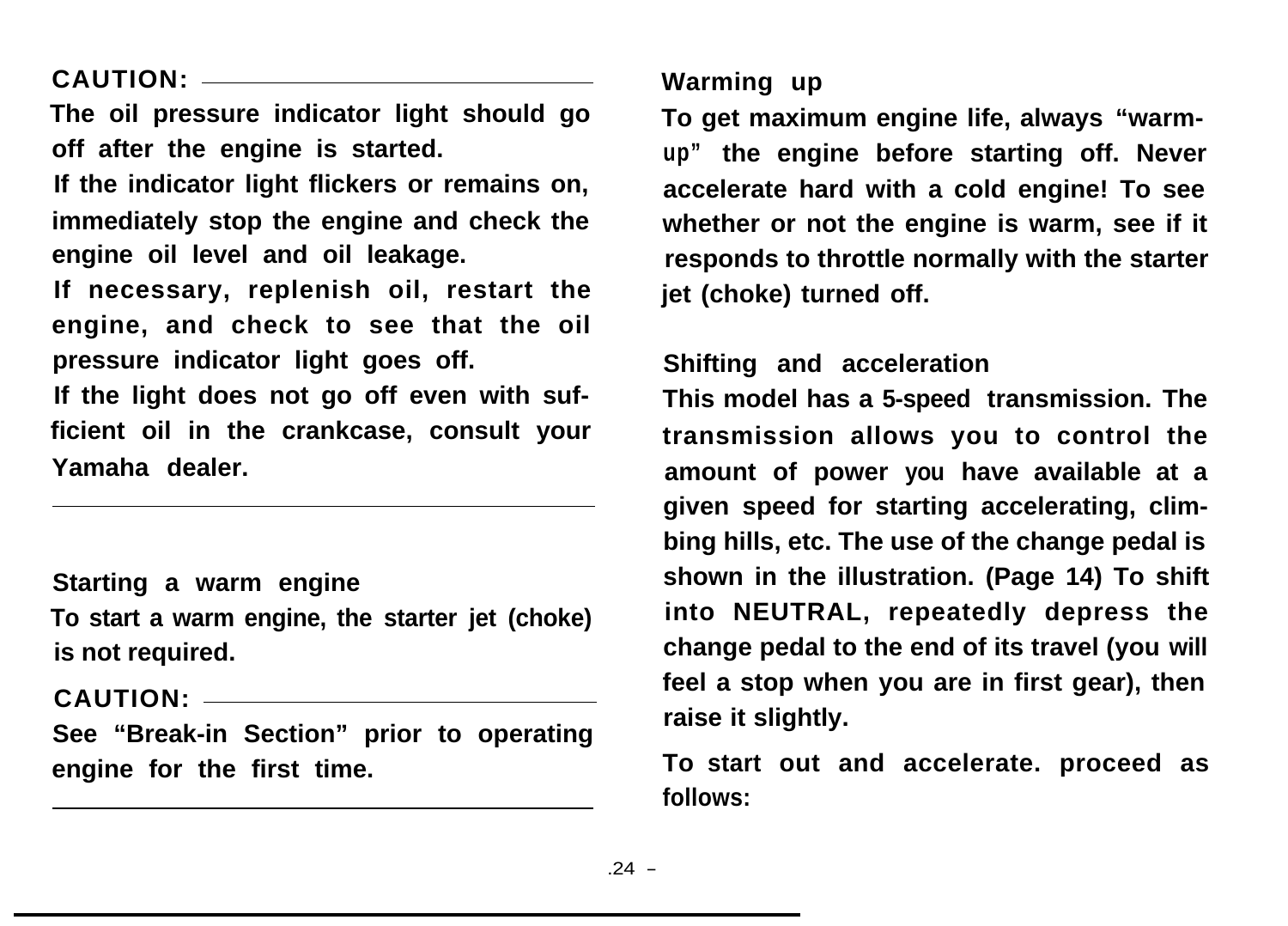- 1. **Pull the clutch lever to disengage ths clutch.**
- **2. Shift into FIRST gear.**

 $\bullet$ 

 $\ddot{\bullet}$ 

- **3. Open the throttle gradually. and at the same time, release the clutch lever slowly.**
- **4. At 3,000 to 4,000 rpm, close the throttle. and at the same time, pull in the clutch lever quickly.**
- **5. Shift into SECOND. (Be careful not to shift into neutral.)**
- **6. Open the throttle part way and gradually release the clutch lever.**
- **7. To accelerate or decelerate. use the same procedure to shift into next higher or next lower gear.**

**CAUTION:**

**Do not glide for long periods with the engine off, and do not tow the machine a long distance. Even with gears in neutral, the transmission is**

**only properly lubricated when the engine is running. Inadequate lubrication may damage the transmission.**

### **Brake operation**

- <sup>25</sup>

**Brakes are provided to stop the moving motorcycle. However, care must be exercised when braking at high speeds or under poor riding conditions such as rain, etc. Several methods for decelerating are described below for your information.**

**1. Twisting the throttle grip in the closed direction will permit you to gradually slow down. Downshift through the gears, using the drag of the engine to slow down. However, the best method, and the one most universally used. is to use both engine braking (downshifting through the gears as the machine slows) and the front and rear brakes simulta-**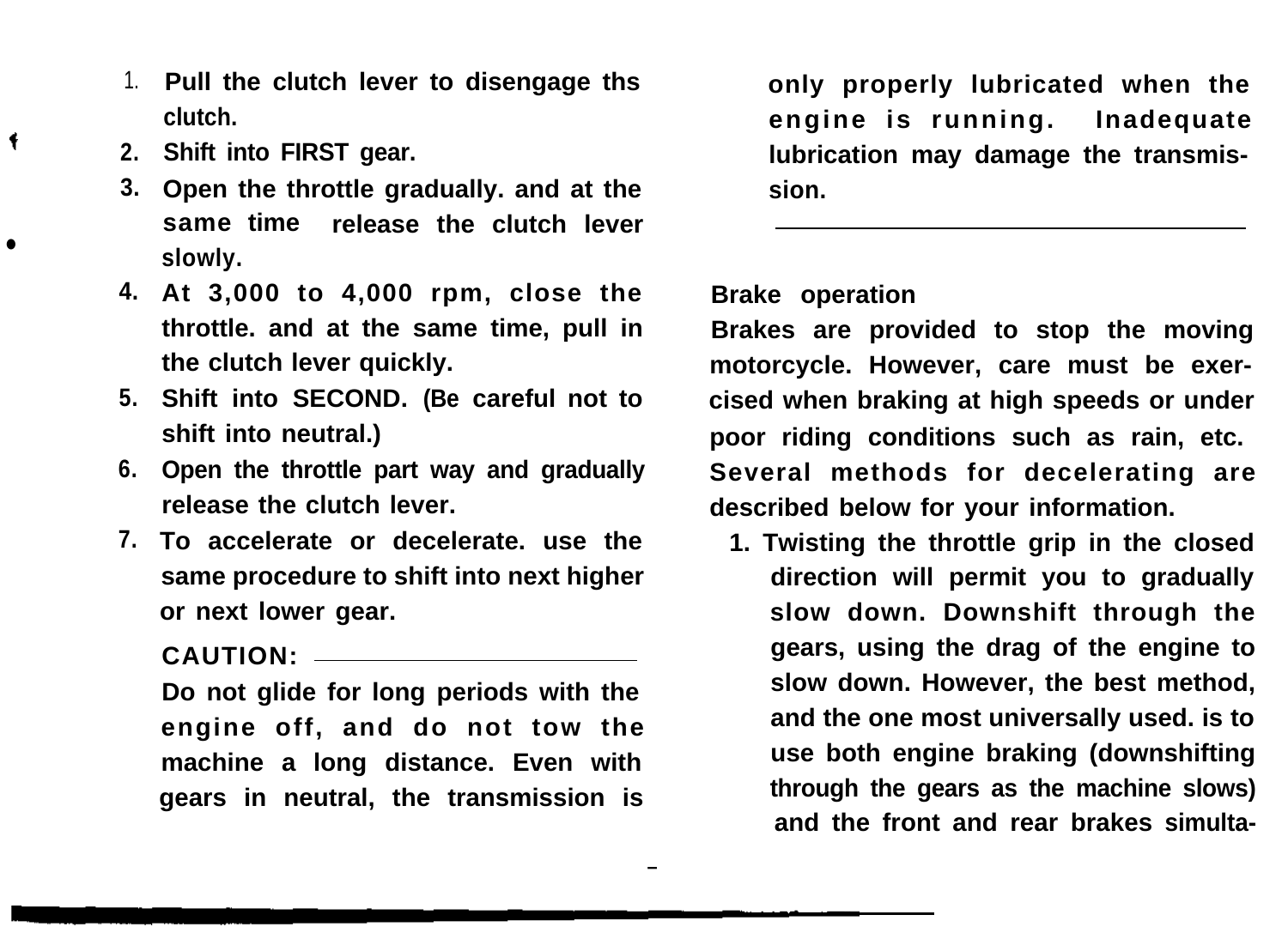neously.

Since excessive braking pressure will cause the wheel to lock and skid, the rider must use both brakes with moderate pressure to get maximum stopping power without losing control. As the machine continues to slow. shift down through the gears using engine braking to aid the slowing effect. When shifting down, watch the tachometer to see that the engine does not over-rev.

2. Use the engine brake when descending long, steep hills.

Do not operate the brakes continuously for very long periods. Use at repeated intervals. Special care is required when braking on poor roads and in bad weather. If the front brake is applied too strongly in such conditions the wheel may lock and cause a fall. At high speeds the front and rear brakes

must be applied with balanced force. Apply the brakes repeatedly with moderate force and avoid sudden application. Practice the above procedures for safe braking at all times.

CAUTION:

**When using engine braking for long periods, it is very important not to exceed maximum recommended rpm (tachometer red zone).**

#### **Riding on poor roads**

**When** going from a paved road to an unpaved area. lower the engine speed and continue riding at reduced speed.

#### Riding in rain

Roads become slippery in rainy weather and are very dangerous. Always maintain the proper tire pressure, operate at reduced speed and never apply the brakes or throttle suddenly.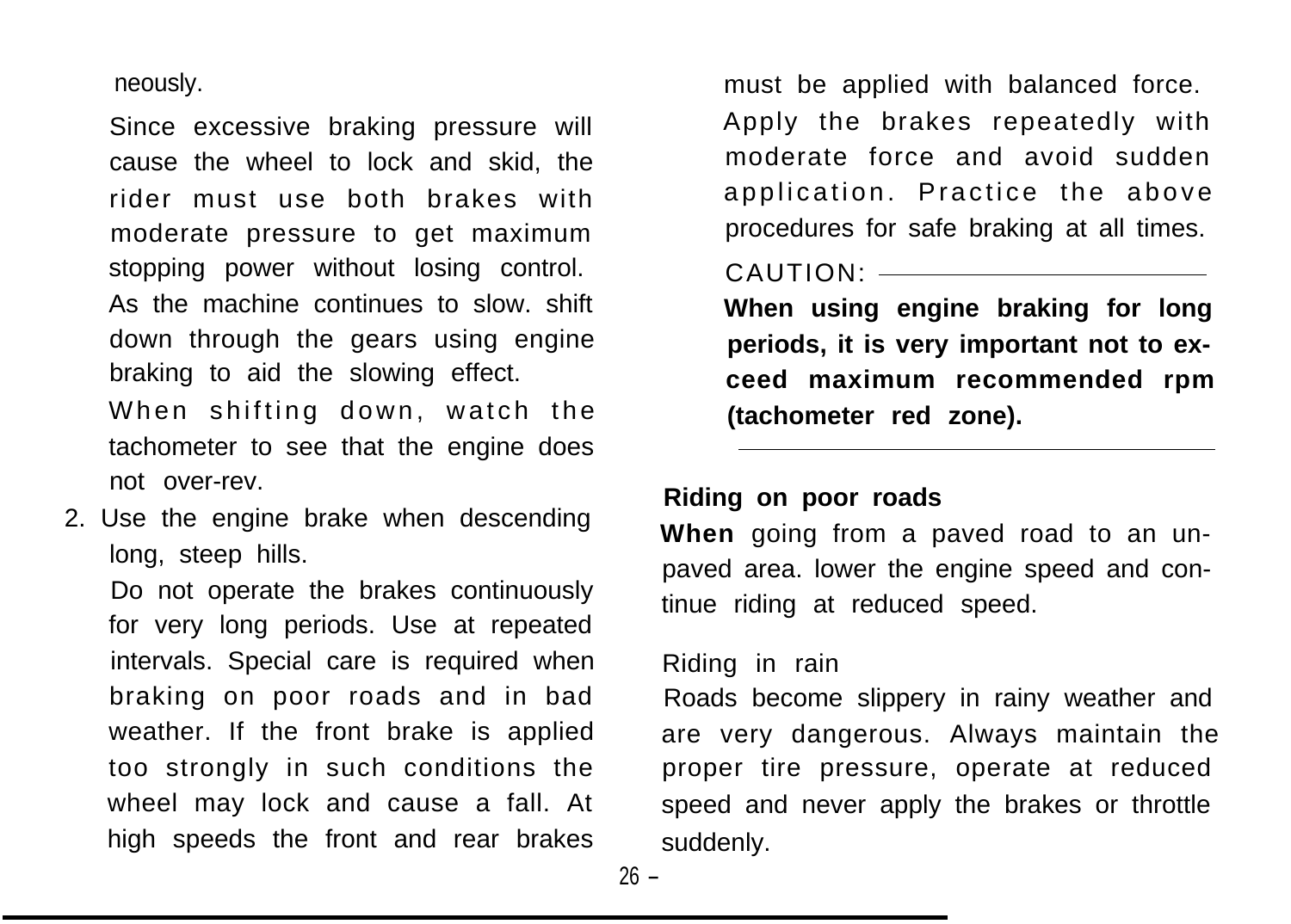## **Riding on hilly roads**

- 1. When riding uphill, shift to a lower gear and reduce speed unless the hill can be climbed in the same gear.
- 2. When riding downhill, use the same gear as for climbing the hill and always use engine braking. It can be dangerous to shift gears in the middle of a hill. Brakes can be used when necessary but be careful not to apply the front brake too suddenly. A fall may result.
- 3. When stopped in the middle of ascending a hill, restarting requires some skill. Take the following precautions:
- a) Apply the front brake and support the motorcycle with your right leg.
- b) Pull the clutch lever and shift into low gear.
- cl While still gripping the clutch lever, shift the weight to the left leg and step on the brake pedal with the right foot.

d) While opening the throttle grip, gradually release the clutch lever while releasing the brake and move forward.

## Cornering

Reduce speed before entering the curve and proceed slowly. Be careful when applying the brakes with the motorcycles leaned into a corner as it may slip.

## Engine break-in

There is never a more important period in the life of your motorcycle than the period between zero and 1,000 km (600 mi.). For this reason we ask that you carefully read the following material. Because the engine is brand new, you must not put an excessive load on it for the first 400 km (250 mi.). The various parts in the engine wear and polish themselves to the correct operating clearances. During this period prolonged full throttle operation, or any condition which